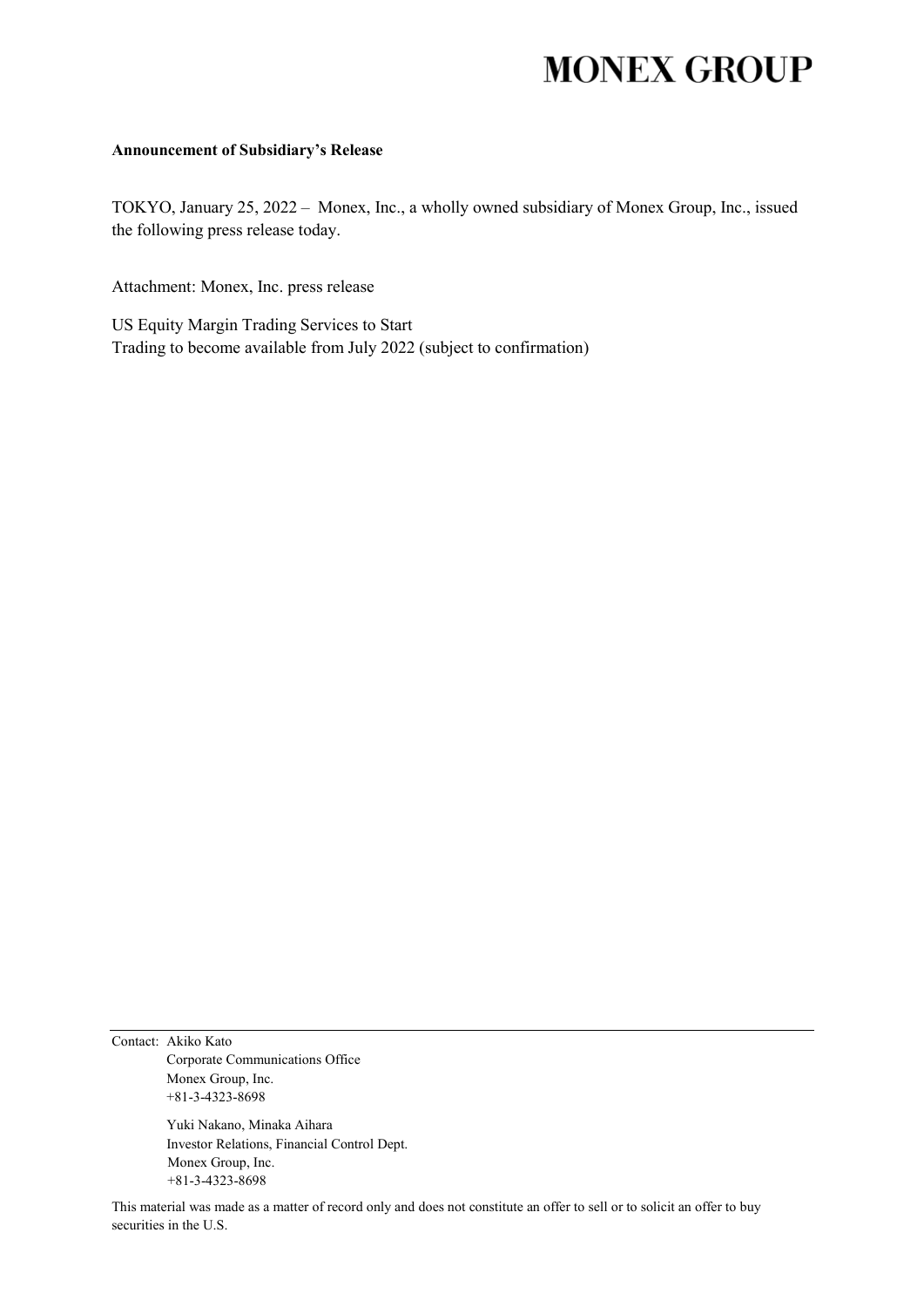

## **US Equity Margin Trading Services to Start**

## **Trading to Become Available from July 2022 (subject to confirmation)**

TOKYO, January 25, 2022 – Monex, Inc. (headquarters; Minato-ku, Tokyo; Representative Director and President: Yuko Seimei; hereinafter, Monex) today announced that it will start offering US equity margin trading services from July 2022, subject to confirmation, the same month when such services become permitted in Japan.

## ■**Background**

In partnership with its group company in the US, TradeStation Group, Inc. (Representative: John Bartleman, Location: Florida; hereinafter, TradeStation Group), Monex has been offering unique US equity trading services that no other securities brokers can replicate. Monex has enhanced services in many areas in such a way to provide a better investment environment to its customers, including, for example, being the first in the industry lowering the minimum trading fees in July 2019, and increasing the number of tradable stocks.

In September of last year, the Japan Securities Dealers Association revised part of the Regulations Concerning Foreign Securities Transactions, permitting margin trading of US equities in Japan from July 2022. To meet requests from many of our customers who are currently involved in US equity cash trading, Monex decided to offer margin trading services.

## ■**Overview**

Margin trading offers several benefits compared to cash trading, for example, allowing investors to leverage(\*1) a smaller amount of funds in trading as well as allowing them to gain returns in a downward market with new short positions.

Monex is preparing for the launch of the new service in July 2022. The exact date of launch as well as other information, including the minimum margin, covered stocks, timing to start short selling, will be communicated in due course through the website.

(\*1) While a large return can be expected, the risk is also high.